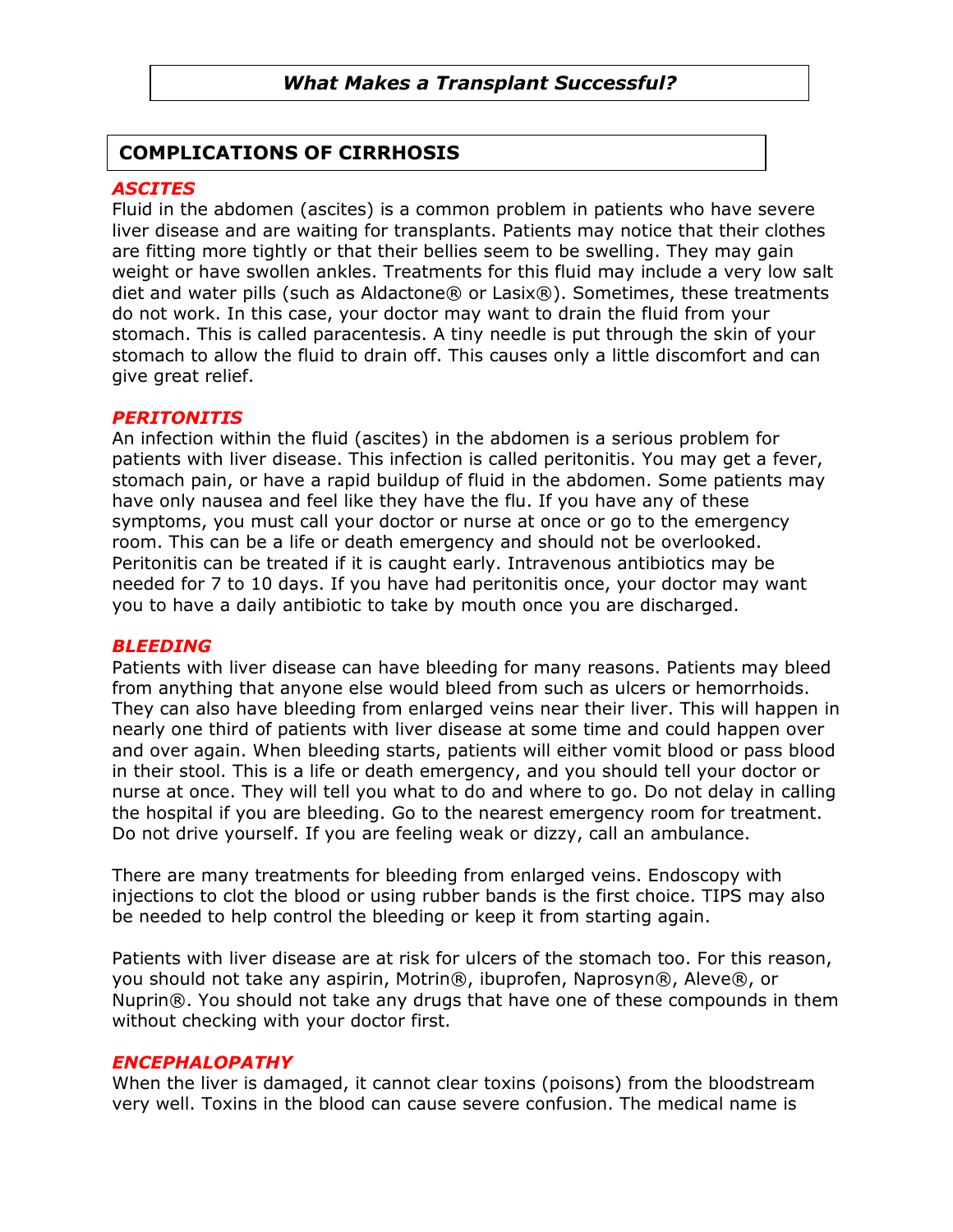encephalopathy. Early signs are being forgetful, confused, or agitated. You may notice problems with sleeping or a feeling that you are just not yourself. At the extreme, you may become confused and not know where you are, and you may even go into a coma. There are many things that may trigger this problem:

- Bleeding
- Infection
- Dehydration (not drinking enough fluid)
- Eating the wrong foods
- Medications
- Chemical changes in the blood
- Not taking the medications as prescribed

It is treated by correcting everything listed above. Protein in the diet is cut back, as this plays a role in confusion. Drugs, either lactulose or neomycin, are also given to try to treat the confusion.

Several drugs may make this condition worse including narcotics and sleeping pills. You should not take any of these drugs, even if told to by another doctor, until you check with your transplant doctors.

### **FATIGUE**

Being very tired (fatigue) is a common problem facing patients while they wait for transplant. You may have sleep problems and not be able to get a good night's sleep even though you are very tired. Most patients have some sleep problems before the transplant. It does improve after the transplant, and many patients are able to return to normal activities and work. The best advice is to try to keep a day/night schedule if you can. Don't nap, so you can increase your chance to rest at night. If you need something to help with sleep, discuss it with your doctor. Light exercise is suggested in order to keep good muscle tone. It may also improve your sense of well-being and reduce fatigue.

#### WEIGHT CHANGES

Weight changes often take place during the waiting period. Weight may increase because of the buildup of fluid or loss of muscle mass. You may see your face and arms getting thin even if your weight is not changing. Nutrition is important for keeping your muscle strength (see Nutrition section). Report your weight changes to your doctor.

#### **DEPRESSION**

Again, the waiting period is hard for all patients and their families. It can be frustrating and discouraging. It is natural to have these feelings when you are dealing with chronic illness. It is helpful to discuss your feelings with your family members and doctor. Some people may need medical treatment for depression during this period. You should express your feelings so that you can get treatment. Many patients find that the support group is a place where their concerns and fears may be shared. You are not alone in how you feel. The transplant team can suggest many ways to cope with your feelings while you wait.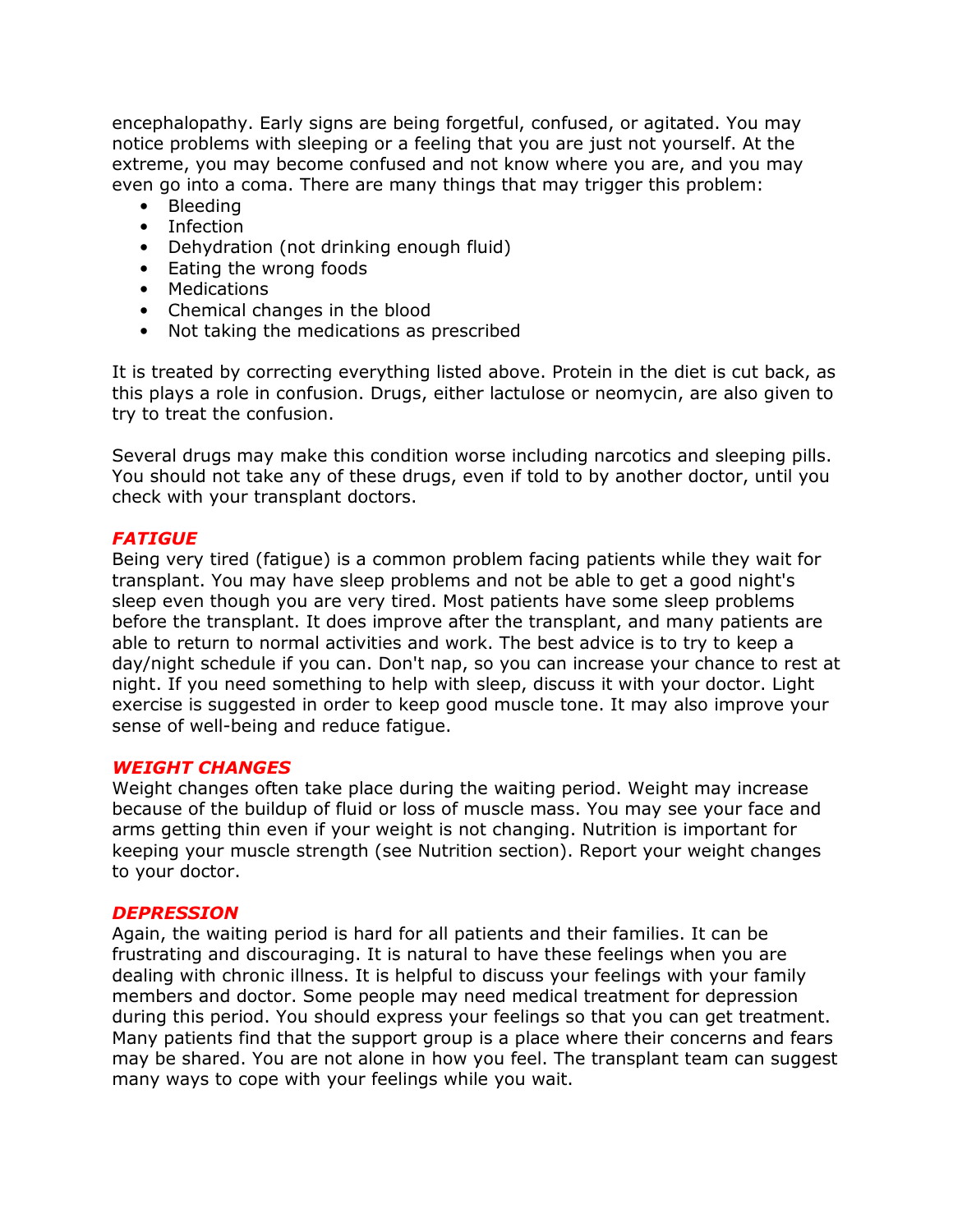# GENERAL HEALTH GUIDELINES

# DENTAL CARE

It is important to take good care of your teeth and gums. We suggest that you floss and brush often using a soft bristle toothbrush and see your dentist every 6 months. When you have dental work done – even teeth cleaning – you will need to take an antibiotic.

# PROTECTION FROM THE SUN

Because people who have had transplants are more likely to get skin and lip cancers, you need to protect yourself from the sun.

- 1. Always wear sunscreen lotion and lip-gloss with a sun protection factor (SPF) of at least 20 to 25.
- 2. Wear sunglasses when outside during the day to protect your eyes.
- 3. Wear clothing that protects you, such as hats and long-sleeved shirts.
- 4. Tell your doctors of any changes in your skin such as new raised areas, changes in warts or moles, sores that don't heal, or new colored areas.
- 5. Stay away from tanning salons, booths, beds, reflectors, and lamps.

### CANCER SCREENING

After a liver transplant, you may have a higher risk of cancer – mostly skin cancers – than the average person. Therefore, it is suggested that you see your primary doctor to be screened for cancer. We suggest screening for skin cancers, cervical cancer with PAP smears, breast cancer with regular exam and mammograms, prostate cancer with blood work, and physical examination. We know that many patients may need more screening than that, depending on their age, sex, and risk factors. These tests may include looking in the colon, chest x-rays or even CAT scans and bone scans. Talk with your doctor to see what you may need. Remember that preventing and finding cancer early are the two best weapons we have against cancer.

### IMMUNIZATIONS AND SHOTS

You should talk with your transplant team about immunizations and shots. You must never get any kind of live virus vaccines after the transplant including smallpox, yellow fever, measles, mumps, rubella, and oral polio vaccines. You should also stay away from children who have just gotten their shots. You can get shots that use "killed" viruses such as the flu shot, the TB test (Mantroux), the pneumonia, and H. Influenza B Vaccines. A tetanus booster is good for 10 years. If you have a new liver transplant, but you also have young children who need their shots, call the transplant office. All persons waiting for a transplant will get the hepatitis B vaccine unless:

- They already have hepatitis B
- They have already been vaccinated for this

After you leave the hospital, you will be asked to go to nutrition classes. The focus of the classes is to work on any nutrition problem you could have after transplant and to provide guidelines on how to have a healthy diet and life style.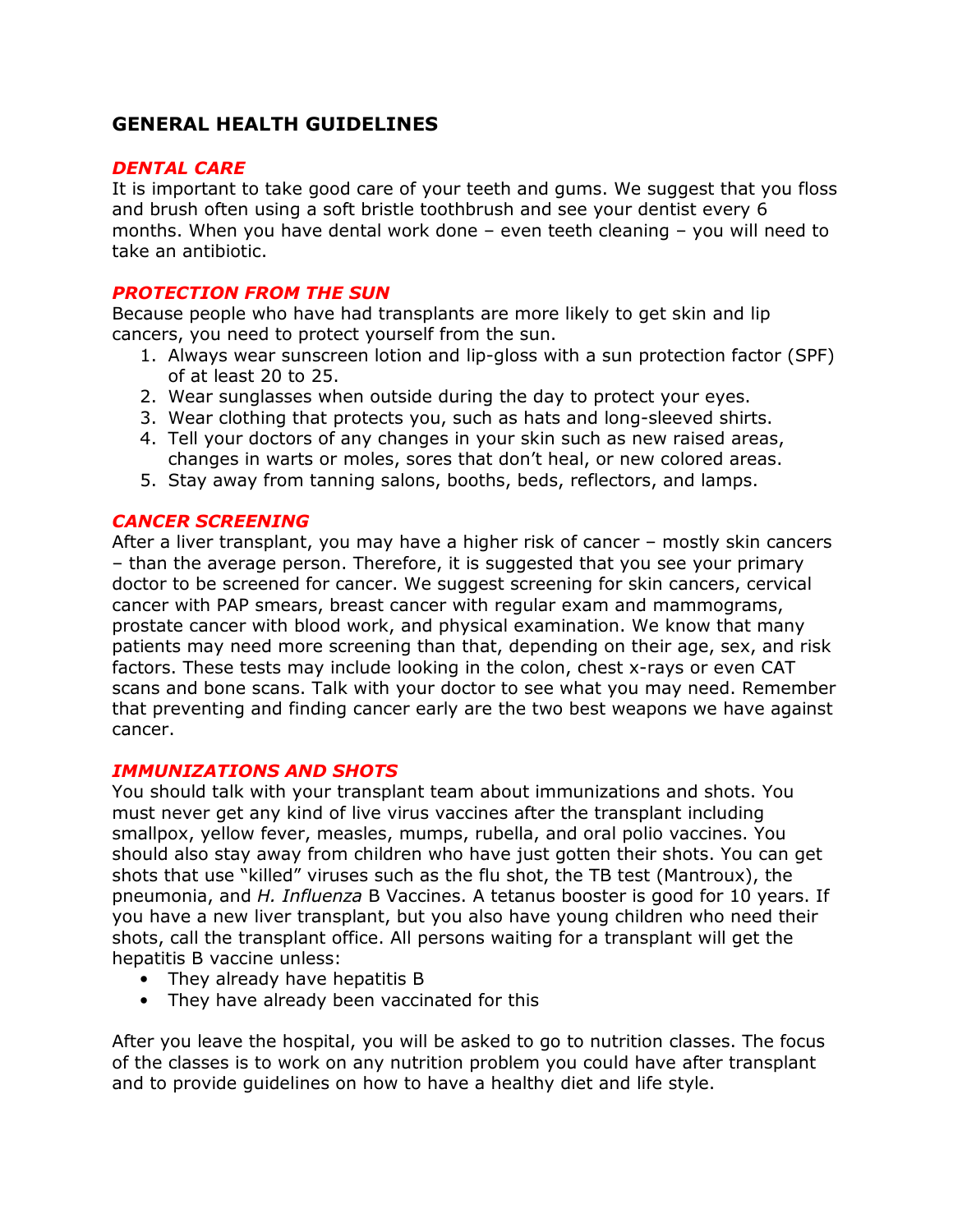# RETURNING TO WORK

The best time for you to return to work will depend on what type of work you do. If you did not work before your transplant because of your disease, the goal is to get you back into a normal life again.

#### **SMOKING**

Smoking is strongly discouraged. It will damage your heart as well as your lungs and blood vessels. Smokers are at high risk for lung cancer, which can be deadly.

### **PETS**

Animals can carry diseases that could be harmful if they are given to a person with a transplant. Check with your doctors about your house pets and caring for them.

#### **TRAVEL**

Contact the transplant team to see if it is safe for you to have certain medicines you might need if traveling abroad.

#### SEXUAL ACTIVITY

Once you are feeling well and strong enough, having sex is fine. Many men are impotent when their liver is in failure. Being weak and tired also adds to this problem. After a successful liver transplant, potency often comes back. Women whose periods stop during their liver disease will often see them return a few months after the transplant. Women may still be ovulating, even if their periods are not normal. Therefore, it is possible to get pregnant. Here are general guidelines:

- If you are of reproductive age and have a sex life, birth control must be used.
- IUDs can cause infection in a transplant patient.
- All women who have transplants must have a PAP smear and breast exam once a year. Women over the age of 50 will also need a yearly mammogram.

### CHILD BEARING

The decision to get pregnant and bear a child is very difficult. There are many things to think about. If you are a woman who has had a transplant, you should wait at least two years after the transplant. At this time, the doses f your antirejection medications should be low. There are many women who have normal children after a transplant. Many men who have had a transplant have become fathers to normal children.

Should you and your spouse want to have children of your own, you will need to talk this over with your transplant doctors well ahead of time.

### **ALCOHOL**

Alcohol will harm the liver and can change the way prescribed medicines work. We ask that you do not take any alcohol or alcoholic beverages. Alcohol is broken down in the liver and can get in the way of tasks the liver must do to keep you alive and well. It is your responsibility, as a person who has had a transplant, to protect your new liver and stay away from any alcohol.